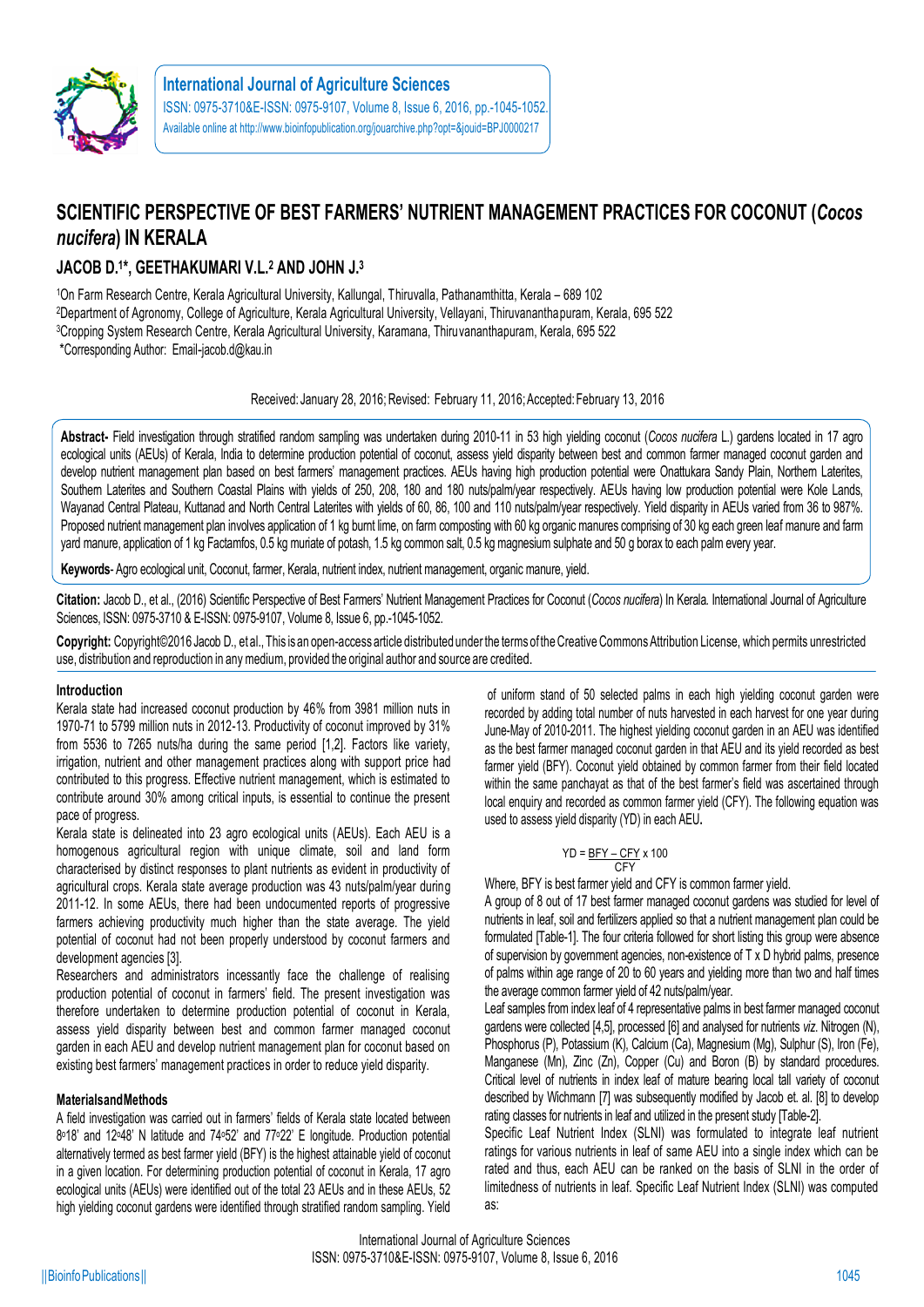| Table-1 Location of the best and common farmer managed coconut gardens, variety and age of palms, best and common farmer yields and yield disparity within agro |                         |  |  |
|-----------------------------------------------------------------------------------------------------------------------------------------------------------------|-------------------------|--|--|
|                                                                                                                                                                 | ecological units (AEUs) |  |  |

| <b>AEU</b> | <b>Name of AEU</b>                           | <b>Block</b>     | Panchayat     | Variety    | Age of<br>palm | Yield<br>(Nuts/palm/year) | Yield<br>disparity      |                  |  |
|------------|----------------------------------------------|------------------|---------------|------------|----------------|---------------------------|-------------------------|------------------|--|
| Code       | and District                                 |                  |               |            | (years)        | <b>Best</b><br>farmer     | <b>Common</b><br>farmer | (%)              |  |
| 3          | Onattukara Sandy Plain <sup>R</sup>          |                  |               |            |                |                           |                         |                  |  |
|            | Alapuzha                                     | Mavelikkara      | Thekkekara    | <b>WCT</b> | 33             | 250                       | $\overline{23}$         | 987              |  |
| 11         | Northern Laterites <sup>s</sup>              |                  |               |            |                |                           |                         |                  |  |
|            | Kasargod                                     | Kasargod         | Muliyar       | <b>WCT</b> | 29             | 208                       | 45                      | 362              |  |
| 8          | Southern LateritesR                          |                  |               |            |                |                           |                         |                  |  |
|            | Thiruvananthapuram                           | Nemom            | Kalliyur      | <b>WCT</b> | 42             | 180                       | 41                      | 339              |  |
|            | Southern Coastal Plain <sup>s</sup>          |                  |               |            |                |                           |                         |                  |  |
|            | Thiruvananthapuram                           | Chirayinkeezh    | Kizhuvalam    | <b>WCT</b> | 35             | 180                       | 48                      | $\overline{275}$ |  |
| 9          | South Central Laterites <sup>H</sup>         |                  |               |            |                |                           |                         |                  |  |
|            | Ernakulam                                    | Vadavucode       | Mazhuvannur   | <b>TxD</b> | 24             | 176                       | $\overline{27}$         | 552              |  |
| 23         | Palakkad Eastern Plains <sup>s</sup>         |                  |               |            |                |                           |                         |                  |  |
|            | Palakkad                                     | Kollengode       | Kollengode    | <b>WCT</b> | 35             | 175                       | 52                      | 237              |  |
| 2          | Northern Coastal Plain <sup>s</sup>          |                  |               |            |                |                           |                         |                  |  |
|            | Kozhikode                                    | Melady           | Thikkodi      | <b>WCT</b> | 35             | 170                       | 47                      | 262              |  |
| 12         | Southern and Central Foot Hills <sup>H</sup> |                  |               |            |                |                           |                         |                  |  |
|            | Ernakulam                                    | Kothamangalam    | Kottappady    | <b>TxD</b> | 34             | 168                       | 31                      | 442              |  |
| 15         | Northern High Hills <sup>s</sup>             |                  |               |            |                |                           |                         |                  |  |
|            | Kasargod                                     | Manjeshwar       | Belur         | <b>WCT</b> | 41             | 160                       | 50                      | 220              |  |
| 14         | Southern High Hills <sup>A</sup>             |                  |               |            |                |                           |                         |                  |  |
|            | Idukki                                       | Adimali          | Adimali       | <b>WCT</b> | 14             | 150                       | 52                      | 188              |  |
| 5          | PokkaliLands <sup>A</sup>                    |                  |               |            |                |                           |                         |                  |  |
|            | Ernakulam                                    | Paravur          | Chittattukara | <b>WCT</b> | 80             | 144                       | 50                      | 188              |  |
| 13         | Northern Foot Hills <sup>s</sup>             |                  |               |            |                |                           |                         |                  |  |
|            | Palakkad                                     | Mannarkad        | Kanjirapuzha  | <b>WCT</b> | 54             | 140                       | 49                      | 186              |  |
| 22         | Palakkad Central Plains <sup>S</sup>         |                  |               |            |                |                           |                         |                  |  |
|            | Palakkad                                     | Alathur          | Kavassery     | <b>WCT</b> | 27             | 130                       | 49                      | 165              |  |
| 10         | North Central Laterites <sup>S</sup>         |                  |               |            |                |                           |                         |                  |  |
|            | Palakkad                                     | Pattambi         | Nellaya       | <b>WCT</b> | 30             | 110                       | 51                      | 116              |  |
| 4          | Kuttanad <sup>H,Y</sup>                      |                  |               | <b>TxD</b> | 28             | 100                       | 38                      | 163              |  |
|            | Kottayam                                     | Vaikom           | TV puram      |            |                |                           |                         |                  |  |
| 20         | Wayanad Central PlateauY                     |                  |               | <b>WCT</b> | 30             | 86                        | 25                      | 244              |  |
|            | Waynad                                       | Kalpetta         | Kottathara    |            |                |                           |                         |                  |  |
| 6          | Kole Lands <sup>Y</sup><br>Thrissur          |                  |               | <b>WCT</b> | 35             | 60                        | 44                      | 36               |  |
|            |                                              | Puzhakal<br>Mean | Arimboor      |            | 36             | 152                       | 42                      | 292              |  |
|            |                                              | <b>SD</b>        |               |            | 14             | 46                        | 10                      | 217              |  |
|            |                                              | <b>SEm</b>       |               |            | 3              | 11                        | $\overline{2}$          | 53               |  |
|            |                                              |                  |               |            |                |                           |                         |                  |  |

R - Exceptionally well managed garden under technical guidance and constant supervision of government research institutions namely Central Plantation Crops Research Institute and Kerala Agricultural University, <sup>н</sup> - T x D Hybrid palms which are genetically superior to WCT variety, A – Palms beyond the standard productive age range of 20-60 years and Y - Palms yielding less than 105 nuts / palm / year where 105 nuts equals 2.5 times or 150 per cent increase in yield over the average common farmer yield of 42 nuts / palm / year, <sup>S</sup>- AEU shortlisted for further investigation into best farmers' management practices.

| Table-2 Rating classes for level of nutrients in leaf#of mature bearing local tall varieties of coconut |             |        |                   |             |  |  |  |  |  |
|---------------------------------------------------------------------------------------------------------|-------------|--------|-------------------|-------------|--|--|--|--|--|
| <b>Leaf nutrients</b>                                                                                   | <b>Unit</b> |        |                   |             |  |  |  |  |  |
|                                                                                                         |             | Low    | <b>Sufficient</b> | <b>High</b> |  |  |  |  |  |
| Nitrogen (N)                                                                                            | $\%$        | < 1.8  | $1.8 - 2.1$       | >2.1        |  |  |  |  |  |
| Phosphorus (P)                                                                                          | $\%$        | < 0.11 | $0.11 - 0.12$     | >0.12       |  |  |  |  |  |
| Potassium (K)                                                                                           | $\%$        | < 1.2  | $1.2 - 1.4$       | >1.4        |  |  |  |  |  |
| Calcium (Ca)                                                                                            | $\%$        | < 0.35 | $0.35 - 0.50$     | >0.50       |  |  |  |  |  |
| Magnesium (Mg)                                                                                          | $\%$        | < 0.25 | $0.25 - 0.35$     | >0.35       |  |  |  |  |  |
| Sulphur (S)                                                                                             | $\%$        | < 0.15 | $0.15 - 0.20$     | >0.20       |  |  |  |  |  |
| Iron (Fe)                                                                                               | ppm         | $<$ 40 | 40-115            | >115        |  |  |  |  |  |
| Manganese (Mn)                                                                                          | ppm         | <60    | 60-120            | >120        |  |  |  |  |  |
| Zinc (Zn)                                                                                               | ppm         | <60    | 60-72             | >72         |  |  |  |  |  |
| Copper (Cu)                                                                                             | ppm         | < 12   | $12 - 13$         | $>13$       |  |  |  |  |  |
| Boron (B)                                                                                               | ppm         | -8     | $8 - 10$          | >10         |  |  |  |  |  |

**# -** Fourteenth leaf below the first fully opened leaf designated as index leaf.

 $SLNI = (1SN_{L} + 2SN_{S} + 3SN_{H})$  $(SN_L+SN_S+SN_H)$ 

where, SNL, SNs and SN<sub>H</sub> are number of leaf nutrient ratings for various nutrients in an AEU falling in category of 'low', 'sufficient' and 'high' which are assigned weightage of 1, 2 and 3 respectively. SLNI below 1.67 are rated 'Low', 1.67 to 2.33 'Sufficient' and above 2.33 'High'.Group Leaf Nutrient Index (GLNI) was formulated to integrate leaf nutrient ratings for the same nutrient across various AEUs in a cluster of AEUs into a single index and thus each nutrient in a cluster of AEUs can be ranked in the order of limitedness of nutrients in leaf. Group Leaf Nutrient Index (GLNI) was computed as:

$$
GLNI = \underbrace{(1GN_{L} + 2GN_{S} + 3GN_{H})}_{(GN_{L} + GN_{S} + GN_{H})}
$$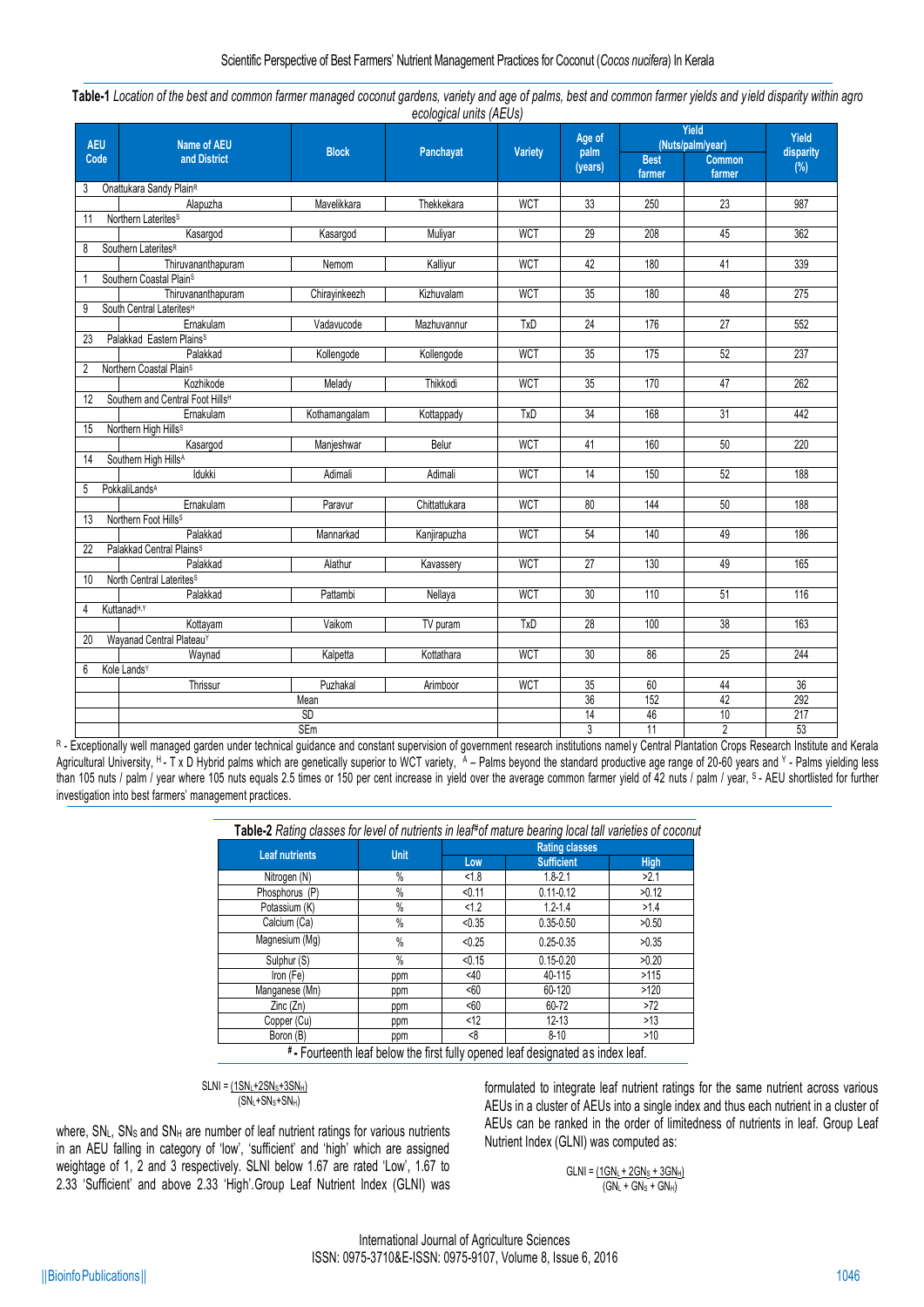where,  $GN<sub>L</sub>$ , GNs and GN<sub>H</sub> are number of leaf nutrient ratings for a single nutrient across various AEUs in a cluster of AEUs falling in category of 'low', 'sufficient' and 'high' which are assigned weightage of 1, 2 and 3 respectively. GLNI below 1.67 are rated 'Low', 1.67 to 2.33 'Sufficient' and above 2.33 'High'.

Composite soil samples from base of 4 selected palms in best farmer managed coconut garden were collected from 0 to 40 cm depth at 180 cm away from bole of palm processed and analysed for soil texture, soil reaction, soluble salts, organic

carbon and available soil nutrients N, P, K, Ca, Mg, S, Fe, Mn, Zn, Cu and B by standard procedures. Rating for soil reaction as described by DOAC [9] and rating for soluble salts in soil as described by Jones [10] were utilised in the present study. Soil fertility rating for organic carbon and available nutrients in soil as described by ICAR [11] and Olsen and Dean [12] was subsequently modified by Jacob et. al. [8] to develop rating classes for nutrients in soil and utilized in the present study [Table-3].

| Table-3 Rating classes for level of organic carbon and available nutrients in soil |             |                       |               |             |  |  |  |  |  |  |
|------------------------------------------------------------------------------------|-------------|-----------------------|---------------|-------------|--|--|--|--|--|--|
| Organic carbon &                                                                   |             | <b>Rating classes</b> |               |             |  |  |  |  |  |  |
| <b>Available soil nutrients</b>                                                    | <b>Unit</b> | Low                   | <b>Medium</b> | <b>High</b> |  |  |  |  |  |  |
| Organic Carbon (OC)                                                                | $\%$        | < 0.40                | $0.40 - 0.75$ | >0.75       |  |  |  |  |  |  |
| Nitrogen (N)                                                                       | Kg/ha       | < 280                 | 280-560       | >560        |  |  |  |  |  |  |
| Phosphorus (Bray-P)                                                                | Kg/ha       | ~16                   | 16-45         | >45         |  |  |  |  |  |  |
| Potassium (K)                                                                      | Kg/ha       | < 135                 | 135-335       | >335        |  |  |  |  |  |  |
| Calcium (Ca)                                                                       | Mg/kg       | < 240                 | 240-300       | >300        |  |  |  |  |  |  |
| Magnesium (Mg)                                                                     | Mg/kg       | < 96                  | 96-120        | >120        |  |  |  |  |  |  |
| Sulphur (S)                                                                        | Mg/kg       | < 10                  | $10 - 16$     | $>16$       |  |  |  |  |  |  |
| Iron (Fe)                                                                          | Mg/kg       | <4.5                  | $4.5 - 9.0$   | >9.0        |  |  |  |  |  |  |
| Manganese (Mn)                                                                     | Mg/kg       | <3.5                  | $3.5 - 7.0$   | >7.0        |  |  |  |  |  |  |
| Zinc (Zn)                                                                          | Mg/kg       | < 0.6                 | $0.6 - 1.2$   | >1.2        |  |  |  |  |  |  |
| Copper (Cu)                                                                        | Mg/kg       | < 0.20                | $0.20 - 0.40$ | >0.40       |  |  |  |  |  |  |
| Boron (B)                                                                          | Mg/kg       | < 0.20                | $0.20 - 0.40$ | >0.40       |  |  |  |  |  |  |

Specific Soil Nutrient Index (SSNI) was formulated to integrate soil nutrient ratings for various nutrients in soil of same AEU into a single index which can be rated and thus, each AEU can be ranked on the basis of SSNI in the order of limitedness of nutrients in soil. Specific Soil Nutrient Index (SSNI) was computed as:

$$
SSNI = \frac{(1SN_{\text{L}}+2SN_{\text{M}}+3SN_{\text{H}})}{(SN_{\text{L}}+SN_{\text{M}}+SN_{\text{H}})}
$$

where, SNL, SN<sub>M</sub> and SN<sub>H</sub> are number of soil nutrient ratings for various nutrients in an AEU falling in category of 'low', 'medium' and 'high' which are assigned weightage of 1, 2 and 3 respectively. SSNI below 1.67 are rated 'Low', 1.67 to 2.33 'Medium' and above 2.33 'High'. Group Soil Nutrient Index (GSNI) was formulated to integrate soil nutrient ratings for the same nutrient across various AEUs in a cluster of AEUs into a single index and thus each nutrient in a cluster of AEUs can be ranked in the order of limitedness of nutrients in soil. Group Soil Nutrient Index (GSNI) was computed as:

$$
GSNI = \frac{(1GN_{i} + 2GN_{M} + 3GN_{i+})}{(GN_{i} + GN_{M} + GN_{i+})}
$$

where,  $GN_L$ ,  $GN_M$  and  $GN_H$  are number of soil nutrient ratings for a single nutrient across various AEUs in a cluster of AEUs falling in category of 'low', 'medium' and 'high' which are assigned weightage of 1, 2 and 3 respectively. GSNI below 1.67 are rated 'Low', 1.67 to 2.33 'Medium' and above 2.33 'High'.

# **Results and Discussion**

# **Production Potential of Coconut**

Production potential of coconut alternatively termed as best farmer yield (BFY) ranged from 60 to 120 nuts/palm/year with an average of 152 nuts/palm/year [Table-1]. Highest BFY of 250 nuts/palm/year in Onattukara Sandy Plain is attributed to agricultural practices undertaken by best farmer under technical guidance and supervision of Central Plantation Crops Research Institute. The second highest BFY of 208 nuts/palm/year was in Northern Laterites where best farmer had devised and undertaken management practices independent of government supervision. The third highest BFY of 180 nuts/palm/year was recorded in two AEUs Southern Laterites and Southern Coastal Plain. Best farmer in Southern Laterites had undertaken agricultural practices under technical guidance and supervision of Kerala Agricultural University while best farmer in Southern Coastal Plain had undertaken agricultural practices independent of government supervision. Hence best farmer designed farmer implemented management practices can bear comparison with scientist designed farmer implemented management practices in achieving production potential of coconut in farmers' field. Lowest BFY of 60 nuts/palm/year was recorded in Kole Lands.

# **Yield Disparity in Coconut**

Common farmer yield (CFY) ranged from 23 to 52 nuts/palm/year with an average of 42 nuts/palm/year [Table-1]. Highest CFY of 52 nuts/palm/year was observed in two AEUs Palakkad Eastern Plains and Southern High Hills. Lowest CFY of 23 nuts/palm/year was observed in Onattukara Sandy Plain. Yield disparity (YD) ranged from 36 to 987 % with an average YD of 292 % [Table-1]. Highest YD of 987 % was recorded in Onattukara Sandy Plain which resulted from occurrence of highest BFY and lowest CFY in the same AEU. Since the best farmer in this AEU had implemented management practices under technical guidance and supervision of Central Plantation Crops Research Institute, scientist designed farmer implemented management practices can successfully reduce yield disparity in an AEU. The second and third highest YD of 552 and 442 % recorded in AEU South Central Laterites and AEU Southern and Central Foot Hills respectively were attributed to genetic superiority of T x D hybrids in best farmers' field over locally grown West Coast Tall (WCT) palms. Hence popularisation of high yielding varieties can successfully reduce yield disparity in coconut without amending existing common farmers' management practices. The fourth highest YD of 362 % was observed in Northern Laterites where the best farmer had devised and implemented his own management practices independent of government supervision. Hence best farmer designed farmer implemented management practices can successfully reduce yield disparity in an AEU. Lowest YD of 36 % was recorded in Kole Lands.

#### **Proposed Nutrient Management Plan for Coconut Level of nutrients in leaf**

Specific Leaf Nutrient Index (SLNI) for AEUs ranged from 1.73 to 2.27 for yields 110 to 208 nuts/palm/year. Hence all AEUs were classified into 'sufficient' SLNI group [Table-4]. Group Leaf Nutrient Index (GLNI) for each nutrient across all AEUs in 'sufficient' SLNI group was calculated [Table-8]. Leaf nutrients Zn, Mg, Cu, P and N were rated 'low'; Mn and B 'sufficient'; K, S, Ca and Fe 'high'. Ranking of leaf nutrients in their order of limitedness in 'sufficient' SLNI group of AEUs followed the order Zn>Mg>Cu=P>N>Mn=B>K=S>Ca>Fe with Zn being the most limiting and Fe being the least limiting nutrient in leaf.

# **Level of nutrients in soil**

Yields 180 to 208 nuts/palm/year were achieved in soils having 'sandy loam' texture, 'moderately acid' reaction, 'non saline' electrical conductivity and 'high' organic carbon [Table-5]. These four soil parameters were found to occur in tandem only in soils sustaining yield of 180 to 208 nuts/palm/year exception being AEU 15 Northern High Hills where the best farmer's practise was application of goat manure 0.5 kg/palm at monthly interval and neem cake 0.5 kg/palm at bimonthly interval resulting in high organic carbon content of 2.8 % in soil.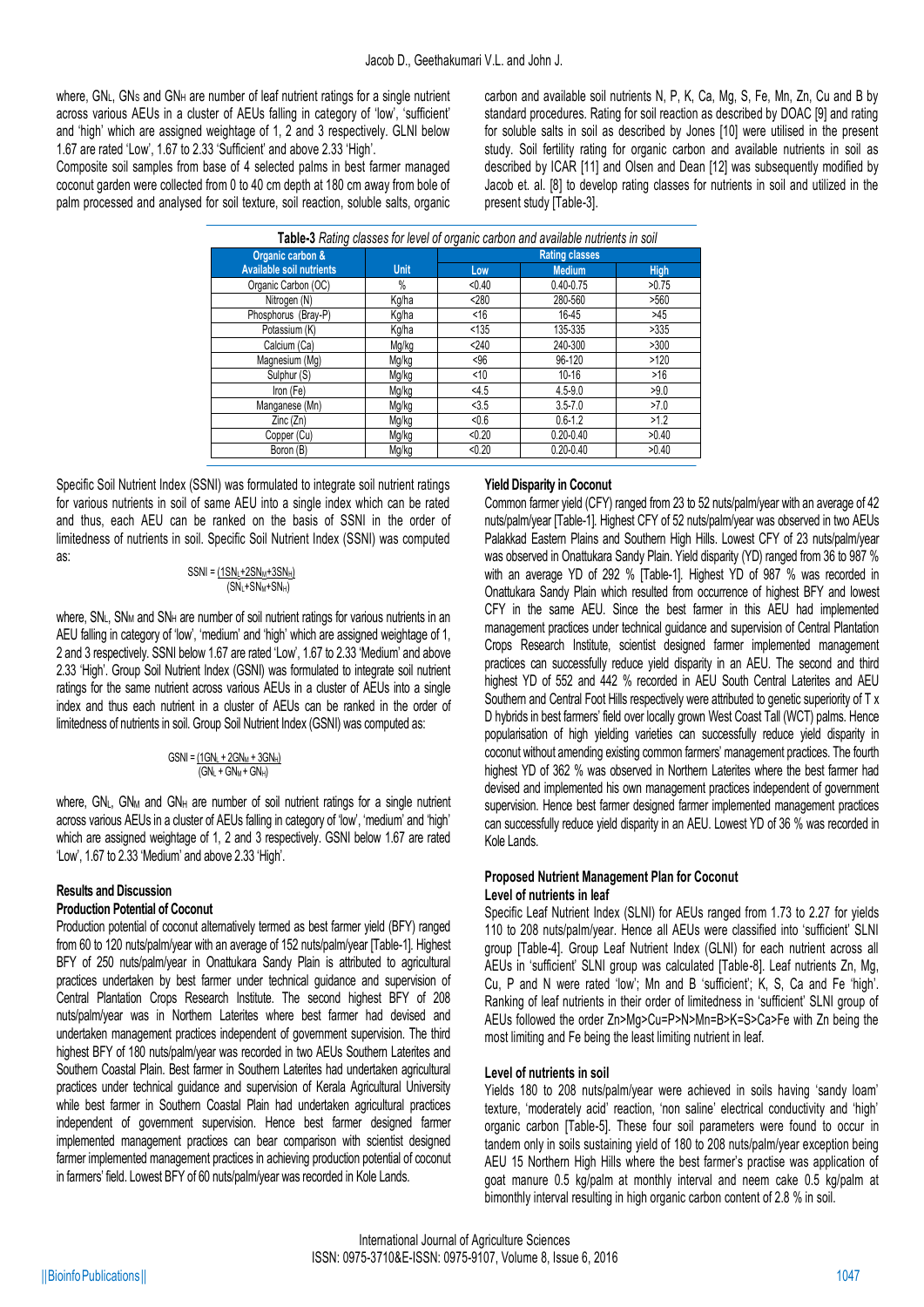| <b>AEU</b><br>Code | Yield<br>(Nuts)<br>Palm/<br>year) | N<br>$(\%)$ | P<br>(%) | Κ<br>(%) | Ca<br>(%) | Mg<br>(%) | ls.<br>$(\%)$ | Fe<br>(ppm) | Mn<br>(ppm) | Zn<br>(ppm) | Cu<br>(ppm) | B<br>(ppm)     | <b>SLNI</b> |
|--------------------|-----------------------------------|-------------|----------|----------|-----------|-----------|---------------|-------------|-------------|-------------|-------------|----------------|-------------|
| 13                 | 140                               | 1.79        | 0.14     | 1.89     | 0.80      | 0.18      | 0.38          | 439         | 192         | 19          | 11          | 10             | 2.27        |
|                    |                                   | Suff.       | High     | High     | High      | Low       | High          | High        | High        | Low         | Low         | Suff.          | Suff.       |
| 23                 | 175                               | 1.91        | 0.06     | 1.46     | 1.27      | 0.25      | 0.21          | 121         | 34          | 24          | 13          | 12             | 2.18        |
|                    |                                   | Suff.       | Low      | High     | High      | Suff.     | High          | High        | Low         | Low         | Suff.       | High           | Suff.       |
| 22                 | 130                               | 1.62        | 0.18     | 0.64     | 1.16      | 0.25      | 0.37          | 192         | 333         | 38          | 11          | 10             | 2.09        |
|                    |                                   | Low         | High     | Low      | High      | Suff.     | High          | High        | High        | Low         | Low         | Suff.          | Suff.       |
| 1                  | 180                               | 1.82        | 0.07     | 1.43     | 1.22      | 0.24      | 0.13          | 204         | 214         | 23          | 16          | 13             | 2.09        |
|                    |                                   | Suff.       | Low      | Suff.    | High      | Low       | Low           | High        | High        | Low         | High        | High           | Suff.       |
| 2                  | 170                               | 1.96        | 0.10     | 1.62     | 0.13      | 0.19      | 0.20          | 178         | 122         | 47          | 12          | 12             | 2.00        |
|                    |                                   | Suff.       | Low      | High     | Low       | Low       | Suff.         | High        | High        | Low         | Suff.       | High           | Suff.       |
| 15                 | 160                               | 1.67        | 0.10     | 1.56     | 1.06      | 0.04      | 0.18          | 282         | 78          | 47          | 4           | 11             | 1.91        |
|                    |                                   | Low         | Low      | High     | High      | Low       | Suff.         | High        | Suff.       | Low         | Low         | High           | Suff.       |
| 11                 | 208                               | 1.86        | 0.06     | 1.59     | 0.41      | 0.07      | 0.17          | 247         | 52          | 20          | 10          | 15             | 1.82        |
|                    |                                   | Suff.       | Low      | High     | Suff.     | Low       | Suff.         | High        | Low         | Low         | Low         | High           | Suff.       |
| 10                 | 110                               | 1.15        | 0.08     | 0.84     | 0.93      | 0.17      | 0.41          | 148         | 84          | 23          | 8           | 10             | 1.73        |
|                    |                                   | Low         | Low      | Low      | High      | Low       | High          | High        | Suff.       | Low         | Low         | Suff.          | Suff.       |
| Mean               |                                   | 1.72        | 0.10     | 1.38     | 0.87      | 0.17      | 0.26          | 226         | 139         | 30          | 11          | 12             |             |
| <b>SD</b>          |                                   | 0.26        | 0.04     | 0.42     | 0.41      | 0.08      | 0.11          | 100         | 101         | 12          | 4           | $\overline{2}$ |             |
| <b>SEm</b>         |                                   | 0.09        | 0.01     | 0.15     | 0.14      | 0.03      | 0.04          | 35          | 35          | 4           |             |                |             |
| $C_{11}ff$         | Cuffiniant' rating along          |             |          |          |           |           |               |             |             |             |             |                |             |

Suff. – 'Sufficient' rating class.

|                | Table-5 Soil texture, soil reaction, soluble salt, soil organic carbon and their rating |              |                 |              |                  |  |  |  |  |  |  |
|----------------|-----------------------------------------------------------------------------------------|--------------|-----------------|--------------|------------------|--|--|--|--|--|--|
| <b>AEU</b>     | Yield                                                                                   |              | Soil reaction   | Soluble salt | Organic carbon   |  |  |  |  |  |  |
| Code           | (Nuts/palm/year)                                                                        | Soil texture | pH              | EC<br>(dS/m) | <b>OC</b><br>(%) |  |  |  |  |  |  |
| 11             | 208                                                                                     | Sandy loam   | 5.8             | 0.19         | 2.20             |  |  |  |  |  |  |
|                |                                                                                         |              | Moderately Acid | Non Saline   | High             |  |  |  |  |  |  |
| 1              | 180                                                                                     | Sandy loam   | 6.1             | 0.20         | 0.83             |  |  |  |  |  |  |
|                |                                                                                         |              | Moderately Acid | Non Saline   | High             |  |  |  |  |  |  |
| 23             | 175                                                                                     | Clay Ioam    | 6.3             | 0.29         | 0.45             |  |  |  |  |  |  |
|                |                                                                                         |              | Moderately Acid | Non Saline   | Medium           |  |  |  |  |  |  |
| $\overline{2}$ | 170                                                                                     | Silt loam    | 6.4             | 0.25         | 0.70             |  |  |  |  |  |  |
|                |                                                                                         |              | Moderately Acid | Non Saline   | Medium           |  |  |  |  |  |  |
| 15             | 160                                                                                     | Sandy loam   | 6.2             | 0.12         | 2.80             |  |  |  |  |  |  |
|                |                                                                                         |              | Moderately acid | Non Saline   | High             |  |  |  |  |  |  |
| 13             | 140                                                                                     | Sandy loam   | $5.8\,$         | 0.03         | 0.47             |  |  |  |  |  |  |
|                |                                                                                         |              | Moderately acid | Non Saline   | Medium           |  |  |  |  |  |  |
| 22             | 130                                                                                     | Clay loam    | 5.4             | 0.03         | 0.43             |  |  |  |  |  |  |
|                |                                                                                         |              | Strongly Acid   | Non Saline   | Medium           |  |  |  |  |  |  |
| 10             | 110                                                                                     | Sandy loam   | 5.6             | 0.04         | 0.59             |  |  |  |  |  |  |
|                |                                                                                         |              | Moderately Acid | Non Saline   | Medium           |  |  |  |  |  |  |
|                | Mean                                                                                    |              | 5.95            | 0.14         | 1.06             |  |  |  |  |  |  |
|                | <b>SD</b>                                                                               |              | 0.35            | 0.10         | 0.91             |  |  |  |  |  |  |
|                | SEm                                                                                     |              | 0.12            | 0.04         | 0.32             |  |  |  |  |  |  |

Specific Soil Nutrient Index (SSNI) for AEUs ranged from 2.36 to 2.45 for yields 180 to 208 nuts/palm/year and hence these AEUs were classified into 'high' SSNI group [Table-6]. SSNI for AEUs ranged from 1.82 to 2.27 for yields 110 to 175 nuts/palm/year and hence these AEUs were classified into 'medium' SSNI group [Table-6]. Group Soil Nutrient Index (GSNI) for each nutrient across 'high' and 'medium' SSNI groups were calculated separately [Tables-8]. In 'high' SSNI group of AEUs, soil nutrients N, K and P were rated 'low'; B 'medium'; Ca, Mg, S, Fe, Mn, Zn and Cu 'high'. Ranking of soil nutrients in their order of limitedness in 'high' SSNI group of AEUs followed the order N=K>P>B>Ca=Mg=S=Fe=Mn=Zn=Cu with N being the most limiting and Ca, Mg, S, Fe, Mn, Zn and Cu being the least limiting nutrients in soil. In 'medium' SSNI group of AEUs, soil nutrients Mg, B and N were rated 'low'; K, Ca, S and P 'medium'; Fe, Mn, Zn and Cu 'high'. Ranking of soil nutrients in their order of limitedness in 'medium' SSNI group of AEUs followed the order Mg=B>N>K>Ca=S>P>Fe=Mn=Zn=Cu with Mg being the most limiting and Fe, Mn, Zn and Cu being the least limiting nutrients in soil.

# **Relationship of nutrients**

Correlation coefficients between yield and leaf nutrients, between yield and soil nutrients, between leaf nutrients and soil nutrients and between soil nutrients and soil organic carbon which tested significant are presented in [Table-7]. Yield was positively correlated with N and B in leaf and negatively correlated with S in leaf. Yield was positively correlated with Ca Mg, S and B in soil. Mg in leaf was negatively correlated with S and Zn in soil. B in leaf was positively correlated with Ca, Mg, S and B in soil. S and Zn in soil were positively correlated with organic carbon in soil.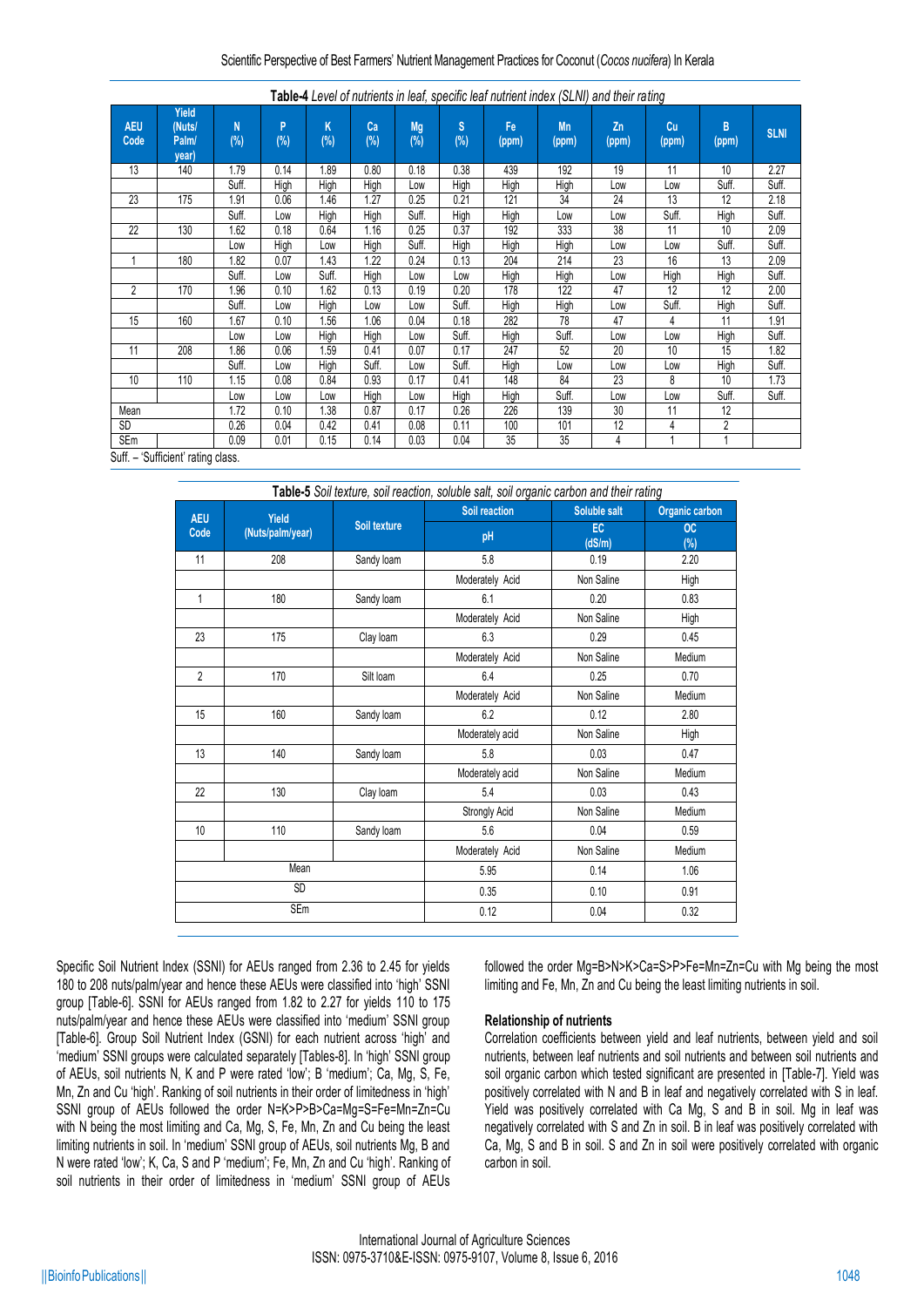| <b>AEU</b><br>Code | Yield<br>(Nuts/<br>Palm/<br>year) | N<br>(kg/ha) | P<br>(kg/ha) | K<br>(kg/ha) | Ca<br>(kg/ha) | Mg<br>(kg/ha) | $\mathbf{s}$<br>(mg/kg) | Fe<br>(mg/kg) | Mn<br>(mg/kg) | Zn<br>(mg/kg) | <u>ີ່</u><br><b>Cu</b><br>(mg/kg) | B<br>(mg/kg) | <b>SSNI</b> |
|--------------------|-----------------------------------|--------------|--------------|--------------|---------------|---------------|-------------------------|---------------|---------------|---------------|-----------------------------------|--------------|-------------|
| 1                  | 180                               | 276          | 16           | 91           | 575           | 233           | 18                      | 76.8          | 8.1           | 2.3           | 0.5                               | 0.3          | 2.45        |
|                    |                                   | Low          | Med.         | Low          | High          | High          | High                    | High          | High          | High          | <b>High</b>                       | Med.         | High        |
| 11                 | 208                               | 195          | 15           | 118          | 560           | 198           | 60                      | 39.3          | 19.4          | 6.5           | 2.1                               | 0.2          | 2.36        |
|                    |                                   | Low          | Low          | Low          | High          | High          | <b>High</b>             | High          | High          | High          | High                              | Med.         | <b>High</b> |
| 2                  | 170                               | 360          | 37           | 238          | 273           | 50            | 17                      | 76.7          | 51.6          | 3.4           | 3.8                               | 0.1          | 2.27        |
|                    |                                   | Med.         | Med.         | Med.         | Med.          | Low           | High                    | High          | High          | High          | High                              | Low          | Med.        |
| 23                 | 175                               | 198          | 51           | 214          | 290           | 55            | 21                      | 26.1          | 38.7          | 3.5           | 0.9                               | 0.1          | 2.27        |
|                    |                                   | Low          | High         | Med.         | Med.          | Low           | High                    | <b>High</b>   | High          | High          | High                              | Low          | Med.        |
| 15                 | 160                               | 210          | 70           | 121          | 325           | 45            | 42                      | 23.9          | 6.9           | 8.8           | 3.6                               | 0.1          | 2.18        |
|                    |                                   | Low          | High         | Low          | High          | Low           | High                    | High          | Med.          | High          | High                              | Low          | Med.        |
| 13                 | 140                               | 166          | 34           | 203          | 306           | 39            | 8                       | 30.5          | 14.4          | 2.9           | 2.6                               | 0.1          | 2.09        |
|                    |                                   | Low          | Med.         | Med.         | High          | Low           | Low                     | High          | High          | High          | High                              | Low          | Med.        |
| 10                 | 110                               | 154          | 19           | 351          | 236           | 23            | 3                       | 18.2          | 42.2          | 1.9           | 3.4                               | 0.0          | 2.00        |
|                    |                                   | Low          | Med.         | High         | Low           | Low           | Low                     | High          | High          | High          | High                              | Low          | Med.        |
| 22                 | 130                               | 151          | 22           | 56           | 216           | 19            | 5                       | 69.4          | 33.9          | 4.1           | 2.7                               | 0.0          | 1.82        |
|                    |                                   | Low          | Med.         | Low          | Low           | Low           | Low                     | High          | High          | High          | High                              | Low          | Med.        |
|                    | Mean                              | 214          | 33           | 174          | 348           | 83            | 22                      | 45            | 27            | 4.2           | 2.5                               | 0.10         |             |
|                    | SD.                               | 71           | 19           | 96           | 140           | 83            | 20                      | 25            | 17            | 2.3           | 1.2                               | 0.10         |             |
| $M \sim d$         | SEm<br>illadium' ration alone     | 25           | 7            | 34           | 49            | 29            | 7                       | 9             | 6             | 0.8           | 0.4                               | 0.04         |             |

**Table-6** *Level of available nutrients in soil, specific soil nutrient index (SSNI) and their rating*

Med. – 'Medium' rating class.

| SI. No.          | Parameter                                    | <b>Correlation</b><br>co-efficient (r) |
|------------------|----------------------------------------------|----------------------------------------|
| 1                | Yield with leaf nutrients                    |                                        |
| 1.1              | Yield with B                                 | $0.94**$                               |
| 1.2              | Yield with S                                 | $-0.89**$                              |
| 1.3              | Yield with N                                 | $0.78*$                                |
| $\overline{2}$   | Yield with soil nutrients                    |                                        |
| 2.1              | Yield with S                                 | $0.79*$                                |
| 2.2              | Yield with B                                 | $0.78*$                                |
| 2.3              | Yield with Ca                                | $0.77*$                                |
| 2.4              | Yield with Mg                                | $0.74*$                                |
| 3                | Leaf nutrients with soil nutrients           |                                        |
| 3.1              | B with Ca                                    | $0.84**$                               |
| $\overline{3.2}$ | B with Mg                                    | $0.84**$                               |
| 3.3              | Mg with Zn                                   | $-0.80*$                               |
| 3.4              | B with S                                     | $0.77*$                                |
| 3.5              | B with B                                     | $0.76*$                                |
| 3.6              | Mg with S                                    | $-0.75*$                               |
| 4                | Soil nutrients with soil organic carbon (OC) |                                        |
| 4.1              | Zn with OC                                   | $0.92**$                               |
| 4.2              | S with OC                                    | $0.87**$                               |

# **Type of nutrients included in proposed nutrient management plan**

Two distinct groups of AEUs 'medium' and 'high' SSNI were identified with yields 110 to 175 and 180 to 208 nuts/palm/year respectively though both these group of AEUs were rated 'sufficient' based on SLNI [Tables-4,6]. When GSNI values for soil nutrients in 'high' SSNI group of AEUs were compared with that of 'medium' SSNI group of AEUs, it was observed that GSNI for N, P and K decreased by 15 to 45 per cent as best farmers' nutrient management practices failed to adequately replenish soil with these nutrients removed by crop [Table-8]. GSNI for Ca, Mg, S and B increased by 39 to 200 per cent as best farmers' nutrient management practices had successfully replenished soil with these nutrients removed by crop. GSNI for Fe, Mn, Zn and Cu remained unchanged by best farmers' nutrient management practices and hence management of these nutrients were ignored in proposed nutrient management plan. Therefore the proposed nutrient management plan focussed on increasing status of nutrients N, P, K, Ca, Mg, S and B in soil while maintaining a favourable soil pH to ensure best availability of nutrients in soil.

#### **Type and quantity of fertilizers included in proposed nutrient management plan**

Soil pH 5.8 to 6.1 were recorded in 'high' SSNI group of AEUs applied with 1 to 2 kg lime, 60 to 238 kg organic manures and 1.5 to 2 kg inorganic fertilizers [Tables-5,9]. Lime application was found to counteract inherent soil acidity and acidity generated through decomposition of organic manures and application of acid forming fertilizers. Tisdale et. al. [13] had reported pH range of 6.0 to 6.5 as ideal for maximum P availability in soil. KAU [14] had recommended lime 1 kg/palm/year for coconut. Application of 1 kg burnt lime/palm/year is included in proposed nutrient management plan.

International Journal of Agriculture Sciences ISSN: 0975-3710&E-ISSN: 0975-9107, Volume 8, Issue 6, 2016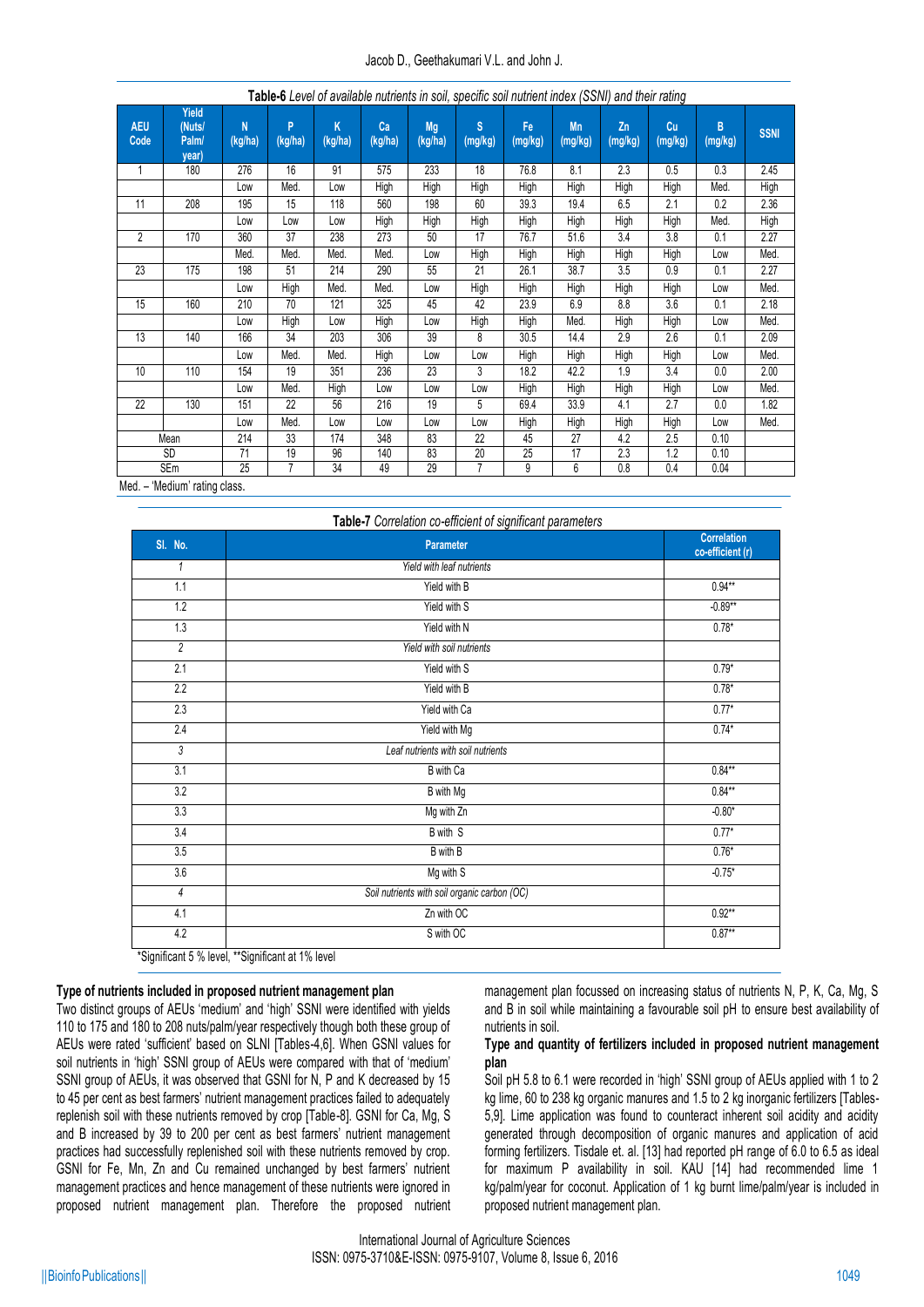#### Scientific Perspective of Best Farmers' Nutrient Management Practices for Coconut (*Cocos nucifera*) In Kerala

| <b>Nutrients&amp;</b> | <b>GLNI</b>                        |                                | <b>GSNI</b>                  |                   |
|-----------------------|------------------------------------|--------------------------------|------------------------------|-------------------|
| Organic carbon        | 'Sufficient' SLNI<br>group of AEUs | 'Medium' SSNI<br>group of AEUs | 'High' SSNI<br>group of AEUs | Percent<br>change |
| N                     | 1.63                               | 1.17                           | 1.00                         | $-15$             |
|                       | Low                                | Low                            | Low                          |                   |
| P                     | 1.50                               | 2.33                           | 1.50                         | $-36$             |
|                       | Low                                | Med.                           | Low                          |                   |
| Κ                     | 2.38                               | 1.83                           | 1.00                         | $-45$             |
|                       | High                               | Med.                           | Low                          |                   |
| Ca                    | 2.63                               | 2.00                           | 3.00                         | 50                |
|                       | <b>High</b>                        | Med.                           | High                         |                   |
| Mg                    | 1.25                               | 1.00                           | 3.00                         | 200               |
|                       | Low                                | Low                            | High                         |                   |
| S                     | 2.38                               | 2.00                           | 3.00                         | 50                |
|                       | High                               | Med.                           | High                         |                   |
| Fe                    | 3.00                               | 3.00                           | 3.00                         | 0                 |
|                       | High                               | High                           | High                         |                   |
| Mn                    | 2.25                               | 3.00                           | 3.00                         | 0                 |
|                       | Suff.                              | High                           | High                         |                   |
| Zn                    | 1.00                               | 3.00                           | 3.00                         | 0                 |
|                       | Low                                | High                           | High                         |                   |
| Cu                    | 1.50                               | 3.00                           | 3.00                         | 0                 |
|                       | Low                                | High                           | High                         |                   |
| B                     | 2.25                               | 1.00                           | 2.00                         | 100               |
|                       | Suff.                              | Low                            | Med.                         |                   |
| Organiccarbon         |                                    | 2.16                           | 3.00                         | 39                |
|                       |                                    | Med.                           | High                         |                   |

| Table-8 Group leaf nutrient index (GLNI), group soil nutrient index (GSNI) and their rating |  |  |
|---------------------------------------------------------------------------------------------|--|--|
|---------------------------------------------------------------------------------------------|--|--|

AEUs – agro ecological units, Med. - 'medium' rating class, SLNI – specific leaf nutrient index, SSNI – specific soil nutrient index, Suff. – 'sufficient' rating class.

**Table-9** *Type and quantity of fertilizers applied in best farmer managed coconut gardens*

|                | Fertilizer                   |                              |                              |                                | <b>Quantity (kg/palm/year)</b> |                           |                           |                           |                           |  |
|----------------|------------------------------|------------------------------|------------------------------|--------------------------------|--------------------------------|---------------------------|---------------------------|---------------------------|---------------------------|--|
| SI.<br>No.     |                              | 'High' SSNI<br>group of AEUs |                              | 'Medium' SSNI<br>group of AEUs |                                |                           |                           |                           |                           |  |
|                |                              | <b>AEU 11</b><br>208 nuts    | AEU <sub>1</sub><br>180 nuts | <b>AEU 23</b><br>175 nuts      | AEU <sub>2</sub><br>170 nuts   | <b>AEU 15</b><br>160 nuts | <b>AEU 13</b><br>140 nuts | <b>AEU 22</b><br>130 nuts | <b>AEU 10</b><br>110 nuts |  |
| 1              | Soil amendment               |                              |                              |                                |                                |                           |                           |                           |                           |  |
| 1.1            | Lime                         | 2.0                          |                              | 0                              | 0                              | 1.00                      | 0                         | 0                         | 1.00                      |  |
| $\overline{c}$ | Inorganic fertilizers#       |                              |                              |                                |                                |                           |                           |                           |                           |  |
| 2.1            | Urea                         | 0.0                          | 0                            |                                | 0                              | 1.00                      | 0                         | 0                         | 0.75                      |  |
| 2.2            | Factamfos                    | 0.0                          |                              | $\overline{2}$                 | 0                              | 0.00                      | 0                         | $\mathbf{0}$              | 0.00                      |  |
| 2.3            | Mixture                      | 0.0                          | 0                            | 0                              | 0                              | 0.00                      | 0                         |                           | 0.00                      |  |
| 2.4            | <b>MussooriePhos</b>         | 0.0                          | 0                            | 0                              | 0                              | 1.25                      | 0                         | 0                         | 0.00                      |  |
| 2.5            | Muriate of potash            | 0.5                          |                              |                                |                                | 1.50                      |                           |                           | 0.75                      |  |
| 2.6            | Common salt                  | 1.5                          | 0                            | 0                              | 0                              | 0.00                      | 0                         | 3                         | 0.00                      |  |
| 3              | Organic fertilizers          |                              |                              |                                |                                |                           |                           |                           |                           |  |
| 3.1            | <b>Bulky organicmanures</b>  |                              |                              |                                |                                |                           |                           |                           |                           |  |
| 3.1.1          | Green leaf manure            | 100.0                        | 25                           | 0                              | 0                              | 0.00                      | 0                         | 0                         | 10.00                     |  |
| 3.1.2          | Farm yard manure             | 100.0                        | 25                           | 20                             | 6                              | 0.00                      | 0                         | 5                         | 10.00                     |  |
| 3.1.3          | Coconut biomass              | 0.0                          | 0                            | 0                              | 10                             | 0.00                      | 0                         | 0                         | 0.00                      |  |
| 3.1.4          | Compost                      | 0.0                          | 0                            | 0                              | 0                              | 0.00                      | 0                         | 5                         | 0.00                      |  |
| 3.1.5          | Vermicompost                 | 0.0                          | 0                            | 0                              | 0                              | 0.00                      | 10                        | 0                         | 0.00                      |  |
| 3.2            | Concentrated organic manures |                              |                              |                                |                                |                           |                           |                           |                           |  |
| 3.2.1          | Neem cake                    | 3.0                          | 0                            | 0                              | $\overline{2}$                 | 3.00                      | 0                         | $\mathbf{0}$              | 2.00                      |  |
| 3.2.2          | Poultry manure               | 30.0                         | 5                            | 0                              | 0                              | 0.00                      | 0                         | 0                         | 0.00                      |  |
| 3.2.3          | Goat manure                  | 0.0                          | 5                            | 0                              | 0                              | 6.00                      | 0                         | 0                         | 0.00                      |  |
| 3.2.4          | Bone meal                    | 0.0                          | 0                            | 0                              | $\overline{2}$                 | 0.00                      | 0                         | $\mathbf{0}$              | 0.00                      |  |
| 3.2.5          | Wood ash                     | 5.0                          | 0                            | 0                              | 0                              | 0.00                      | 0                         | $\mathbf{0}$              | 0.00                      |  |

AEUs – agro ecological units,SSNI – specific soil nutrient index.

 # - Common salt 39% Na, 61% Cl; Muriate of potash 60% K2O, 48% Cl; Mussoorie Phos 18% P2O5, 38% CaO, 5.6% MgO; Mixture 18% N, 18% P2O5, 18% K2O; Factamfos 20% N, 20% P2O5, 13% S; Urea 46% N.

Green leaf manure and farm yard manure 25 to 100 kg each were applied in 'high' SSNI group of AEUs [Table-9]. The 1:1 ratio in quantity of these two organic manures is a unique best farmer management practice. KAU [14] and Adhikary [15] had reported that 1:1 mixture of cow dung and decaying leaves provided with adequate shade and moisture is an ideal substrate for multiplication of earth worms. By enriching farm yard manure with nutrient rich poultry manure and adding to green leaf manure, best farmer had inadvertently done on farm composting, thus provided native earthworms in root zone of coconut with substrate ideal for multiplication. Application of 2:1 and 2.5:1 ratios of green leaf manure and farmyard manure in coconut had been reported by Sadanandan et al. [16] and Karthikeyan [17] respectively. Best farmer had applied 60 to 238 kg organic manures in 'high' SSNI group of AEUs [Table-9]. The adhoc recommendation for coconut palms under organic farming is application of 50 kg farmyard manure or cow dung, 5 kg ash and 200 g *Azospirillum*/palm/year [18]. KAU [14] had recommended application of 50 kg organic manure along with 5 kg neem cake to soil to manage coconut palm infested with coconut mite (*Aceria guerreronis* Keifer). On farm composting with 60 kg organic manures/palm/year comprising of 30 kg each green leaf manure and farm yard manure is included in proposed nutrient management plan.

Application of high quantity of organic manures 238 kg enabled best farmer in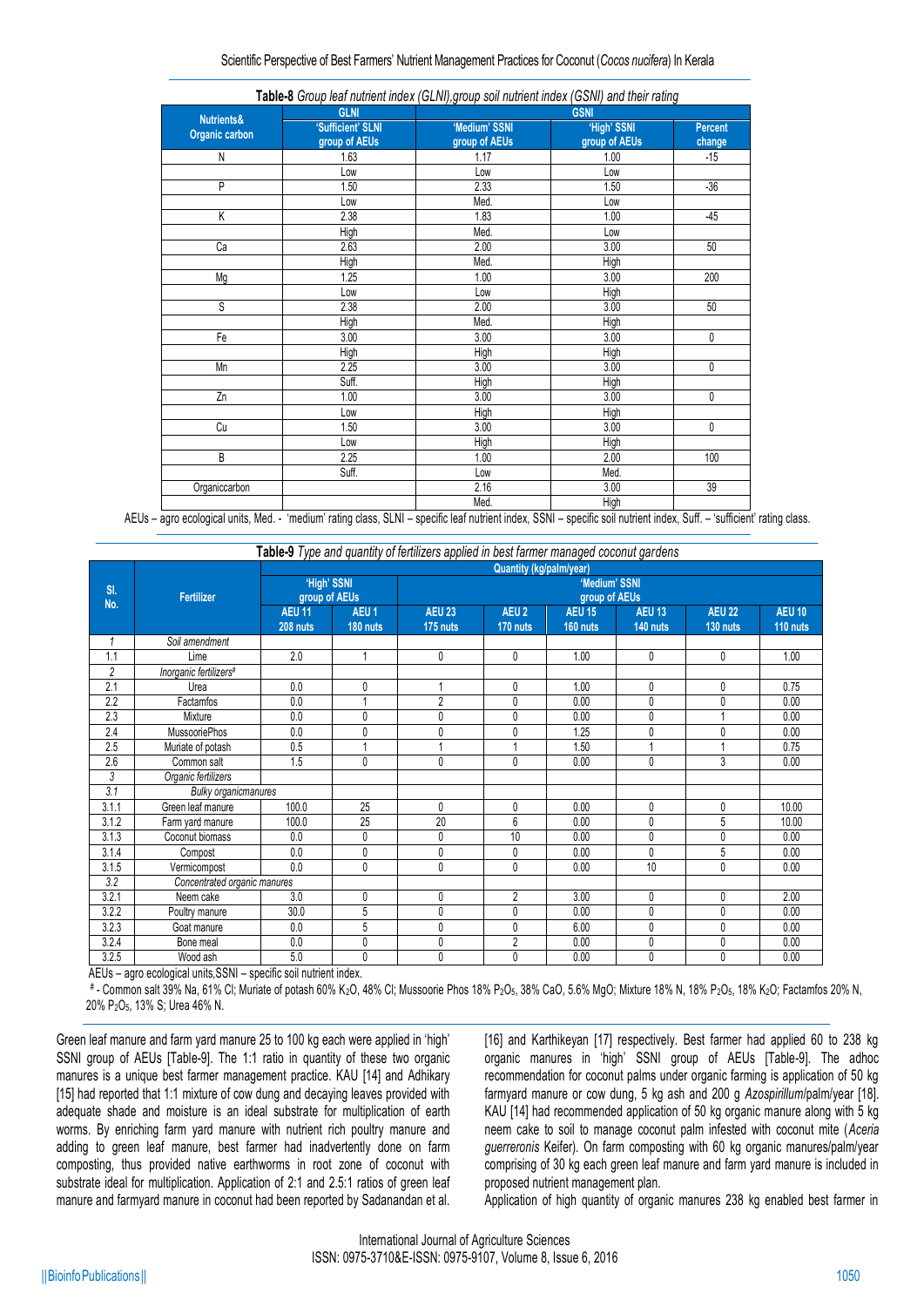'high' SSNI group of AEUs to achieve yield 208 nuts/palm/year without applying inorganic fertilizer sources for N, P and S [Table-9]. Other best farmer in the same 'high' SSNI group of AEUs supplemented low quantity of 60 kg organic manure with inorganic fertilizer sources for N, P and S through 1 kg Factamfos application to achieve yield 180 nuts/palm/year. Positive correlation existed between S and organic carbon in soil. Hence applied organic manure is the main source of S in soil [Table-7]. Application of high quantity of organic manures to provide S is not quite feasible. Hence, 1 kg Factamfos/palm/year is included in proposed nutrient management plan.

Common salt 1.5 kg and muriate of potash 0.5 kg were applied in the ratio 3:1 in 'high' SSNI group of AEUs [Table-9].Use of common salt and sea water is an ancient and very common practice among coconut growers [19].Coconut possesses starch containing chloroplasts in guard cells [20] which require Cl for stomatal functioning [21,22]. Long term study of salt application to coconut in Philippines found 1.5 kg common salt/palm/year most effective in increasing copra weight and nut yield [23]. KAU [14] had recommended application of 2 kg common salt to coconut pit six month prior to planting to improve soil conditions. KAU [14] had also recommended application of 1.2 kg K<sub>2</sub>O/palm/year under good management which translates to application of 2 kg muriate of potash/palm/year. Best farmer had however substituted 75 per cent of recommended quantity of muriate of potash with common salt. Application of 1.5 kg common salt and 0.5 kg muriate of potash/palm/year are included in proposed nutrient management plan.

Muriate of potash 0.5 to 1 kg and organic manures 60 to 238 kg were applied in 'high' SSNI group of AEUs while muriate of potash 0.75 to 1.5 kg and organic manures 9 to 22 kg were applied in 'medium' SSNI group of AEUs [Table-9]. This strategy of reducing high exchangeable K in soil through reduced inorganic K fertilizer application while simultaneously increasing organic manure application enabled best farmer in 'high' SSNI group of AEUs to utilize low quantities of Mg present in soil effectively even without necessitating application of inorganic Mg fertilizers. Tisdale et al. [13] had reported that in low Mg soils, high level of exchangeable K can interfere with Mg uptake by crop. Application of high quantity of organic manures to provide required K is not quite feasible necessitating supplementary inorganic K fertilizer application. Hence, application of inorganic K fertilizer should invariably be accompanied by application of inorganic Mg fertilizer to avoid reduction in yield. Rethinam [24] had recommended application of 0.5 kg magnesium sulphate, 55 kg organic manures and 2 kg muriate of potash to coconut. KAU [14] had recommended application of 0.5 kg magnesium sulphate/palm/year. Application of 0.5 kg magnesium sulphate/palm/year is included in proposed nutrient management plan.

When organic manure 60 to 238 kg were applied in 'high' SSNI group of AEUs, B had 'medium' GSNI whereas when organic manure 9 to 22 kg were applied in 'medium' SSNI group of AEUs, B had 'low' GSNI [Table-9]. This increase in GSNI rating for B from 'low' to 'medium' is attributed to applied organic manure rather than native B bearing minerals in soil successfully replenishing B in soil removed by crop. Positive correlation existing between yield and B in both leaf and soil; and between B in leaf and B in soil, shows importance of adequate soil B to achieve high yield [Table-7]. Since application of high quantity of organic manures to provide required B is not quite feasible, supplementing with inorganic B fertilizer application is necessary to avoid reduction in yield. Rethinam [24] had recommended application of 50 g borax and 55 kg organic manures/palm/year. KAU [14] had recommended application of 20 g borax/palm/year for areca nut palm. Application of 50 g borax/palm/year is included in proposed nutrient management plan.

The general organic manure recommendation for coconut is application of forest leaves, cattle manure, coir dust or coconut shredding at 15 to 25 kg/palm/year along with recommended inorganic fertilizers [14]. In proposed nutrient management plan, on farm composting with 60 kg organic manures consisting of 30 kg each green leaf manure and farm yard manure is suggested and is estimated to contribute 0.29 kg N, 0.06 kg P (0.14 kg P<sub>2</sub>O<sub>5</sub>), 0.23 kg K (0.28 kg K<sub>2</sub>O), 0.34 kg Ca, 0.04 kg Mg and 0.03 kg S/palm/year to soil. The general inorganic fertilizer recommendation for coconut under good management is application of 1 kg dolomite or lime,  $0.5$  kg N,  $0.138$  kg P ( $0.32$  kg P<sub>2</sub>O<sub>5</sub>),  $0.996$  kg K (1.2 kg  $K_2O$ ) and 0.5 kg MgSO<sub>4</sub> /palm/ year [14]. In proposed nutrient management plan, application of inorganic fertilizers 1 kg burnt lime, 1 kg Factamfos, 0.5 kg muriate of potash, 1.5 kg common salt, 0.5 kg magnesium sulphate and 50 g borax is suggested and is estimated to contribute 0.20 kg N, 0.08 kg P (0.19 kg P2O5), 0.25 kg K (0.30 kg K2O), 0.71 kg Ca, 0.05 kg Mg, 0.20 kg S, 5.5 g B and 1.16 kg Cl/palm/year to soil.

#### **Conclusion**

The results of study revealed that agro ecological units (AEUs) of Kerala state having high production potential of coconut were Onattukara Sandy Plain, Northern Laterites, Southern Laterites and Southern Coastal Plains with yields of 250, 208, 180 and 180 nuts/palm/year respectively. AEUs having low production potential were Kole Lands, Wayanad Central Plateau, Kuttanad and North Central Laterites with yields of 60, 86, 100 and 110 nuts/palm/year respectively. Yield disparity between best and common farmer managed coconut gardens in AEUs varied from 36 to 987%. Proposed nutrient management plan based on best farmers' management practices inorder to reduce yield disparity involves application of 1 kg burnt lime, on farm composting with 60 kg organic manures comprising of 30 kg each green leaf manure and farm yard manure, application of 1 kg Factamfos, 0.5 kg muriate of potash, 1.5 kg common salt, 0.5 kg magnesium sulphate and 50 g borax to each palm every year.

#### **Acknowledgements**

The authors are thankful to Kerala State Planning Board for providing funds and Kerala Agricultural University for providing infrastructure to conduct the study.

#### **Conflict of Interest: None declared**

#### **References**

- [1] FIB (Farm Information Bureau) (2012) *Farm Guide. Farm Information Bureau, Government of Kerala, Thiruvananthapuram, Kerala, India, p* 178.
- [2] FIB (Farm Information Bureau) (2015) *Farm Guide. Farm Information Bureau, Government of Kerala, Thiruvananthapuram, Kerala, India,* p 220.
- [3] Bavappa K.V.A. and Krishnakumar V. (2010) *Livelihood security through coconut farming. Proceedings of International conference on coconut biodiversity for prosperity, October 25-28, 2010 (Eds. Thomas, G.V., Balasimha, D., Krishnakumar, V., Jerard, A. and Bhat, R.). Central Plantation Crops Research Institute, Kasargod, pp*. 26-31.
- [4] Chapman, H.D. (1964) *World Crops*, 16, 37-46.
- [5] Acharya G.C., Ray D.P. and Santara G.H. (2006) *Indian J. Hortic.,* 63, 305- 309
- [6] Fremond Y., Ziller R. and de Nuce de Lamothe M. (1966) *Le cocotier. Institute for Research on Oil and Oil Crops (IRHO), Paris, pp.* 151-121
- [7] Wichmann W. (1992) *Coconut. In: World Fertilizer Use Manual. International Fertilizer Industry Association, Paris, pp.* 234-244
- [8] Jacob D., Geethakumari V. L. and John J. (2015) *Scientific perspective of best farmers' nutrient management practice for coconut in Kerala. Department of Agronomy, Kerala Agricultural University, College of Agriculture, Vellayani, Kerala, India*, p 67.
- [9] DOAC (Department of Agriculture and Cooperation) (2011) *Methods manual soil testing in India. Ministry of Agriculture, Government of India, New Delhi, India*, p 208.
- [10] Jones J.B. (2001) *CRC Press,* London, 363.
- [11] ICAR (Indian Council of Agricultural Research). (2011) Handbook of Agriculture*. Indian Council of Agricultural Research*, New Delhi, p 1617.
- [12] Olsen S.R. and Dean L.A. (1965) *Phosphorus. Methods of soil analysis, Part 2, Chemical and Microbiological Properties (Ed. Black, C.A.). American Society of Agronomy, Wiscosin,* pp. 1035- 1049.
- [13] Tisdale S. L., Nelson W. L. and Beaton, J. D. (1985) *Soil Fertility and Fertilizers. 4th Edition., Macmillian, USA,* p 733.
- [14] KAU (Kerala Agricultural University) (2011) *Package of Practices Recommendations: Crops. 14th Edition., Kerala Agricultural University, Thrissur, p* 360.
- [15] Adhikary S. (2012) *Agric. Sci.,* 3(7), 905-917.

International Journal of Agriculture Sciences ISSN: 0975-3710&E-ISSN: 0975-9107, Volume 8, Issue 6, 2016